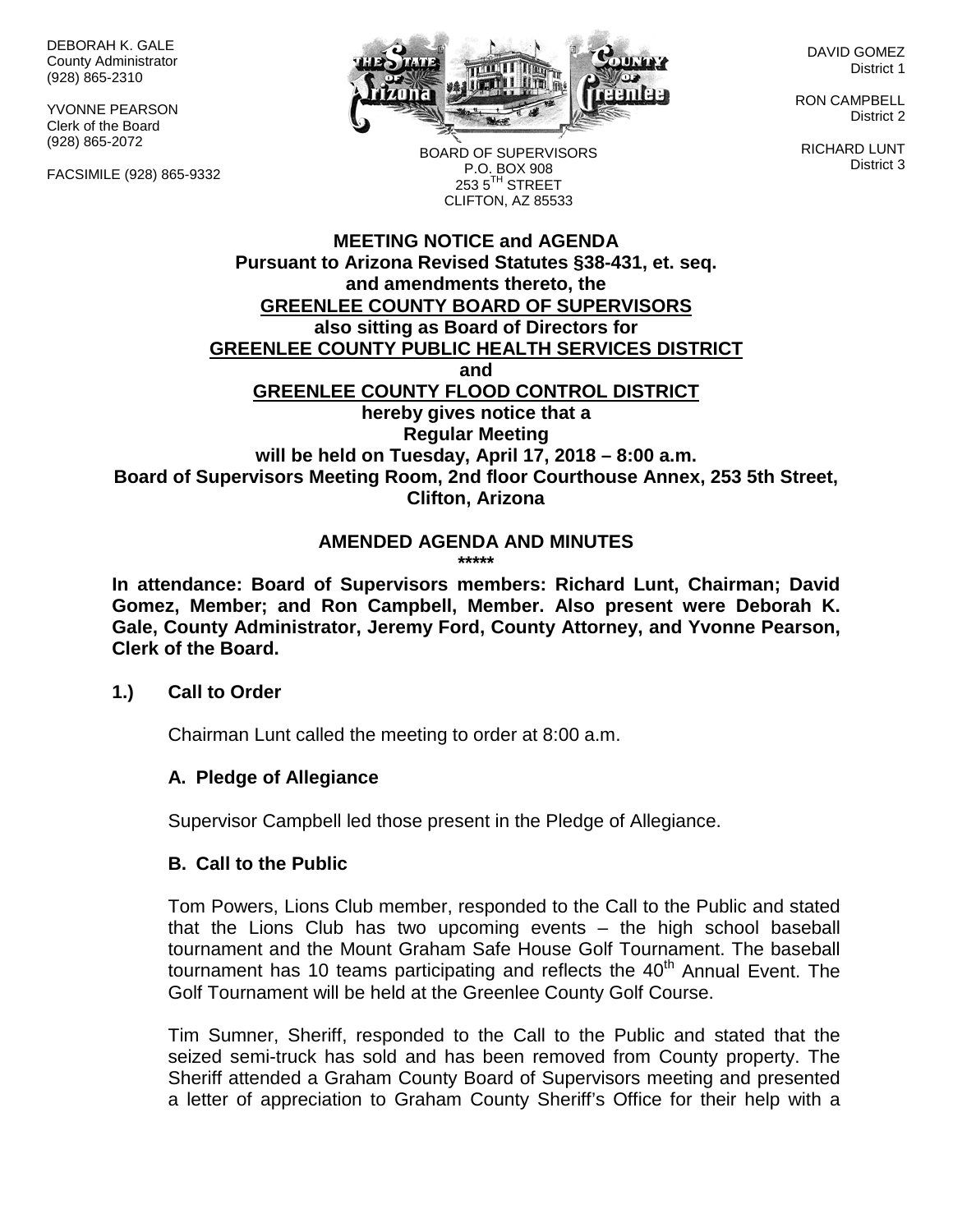project regarding Detention Officers. He also stated that his staff extends appreciation for the revision to the holiday pay policy revision.

Ms. Gale responded to the Call to the Public and reminded everyone to be aware of our children waiting for school buses and in crosswalks and help keep them safe.

**2.) PUBLIC HEALTH SERVICES DISTRICT – the Board of Supervisors will convene as the Board of Directors of the Greenlee County Public Health Services District and will reconvene as the Board of Supervisors following consideration of these items:**

#### **A. Consent Agenda**

**1. Clerk of Board: Consideration of approval of Public Health Services District expense warrants in excess of \$1,000.00**

Upon motion by Supervisor Campbell, seconded by Supervisor Gomez, and carried unanimously, the Board approved the Public Health Services District Consent Agenda as presented.

# **3.) Vada Phelps, Executive Director, Southeastern Arizona @ Work A. Southeastern Arizona @ Work Annual Update**

Ms. Phelps expressed her appreciation to Supervisor Gomez for his assistance in finding a new location in Clifton. The new office is very spacious and is a great asset for clients and staff. She presented the annual report of Southeastern Arizona @ Work and stated that they had an excellent year. Budget is always a concern but that they have received a small increase in funding. There were no findings in the last audit putting the organization at a low risk classification. There is a vacancy on the Board that needs to be filled. The Strategic Planning Retreat will be held on June  $20^{th}$  – June  $22^{nd}$  in Tucson. The Board thanked Ms. Phelps for helping make a difference in the community. Ms. Gale stated that in addition to running the Arizona @ Work program Ms. Phelps also runs a very successful Charter School in Douglas with 1,200 K-12 student.

# **4.) Philip Ronnerud, County Engineer**

# **A. Discussion/Action adding Terrace Lane to County HURF list under A.R.S §28-6705**

Mr. Ronnerud explained that adding Terrace Lane to the County HURF list makes it eligible to begin working on the road including drainage and right of way. The Board discussed different issues, concerns and options including manpower and cost to maintain another road. The road is 600 feet long, has 5 property owners with 10 residences. All other roads in the surrounding area are chip sealed. Upon motion by Supervisor Gomez, seconded by Supervisor Campbell, and carried unanimously, the Board approved adding Terrace Lane to County HURF list as presented.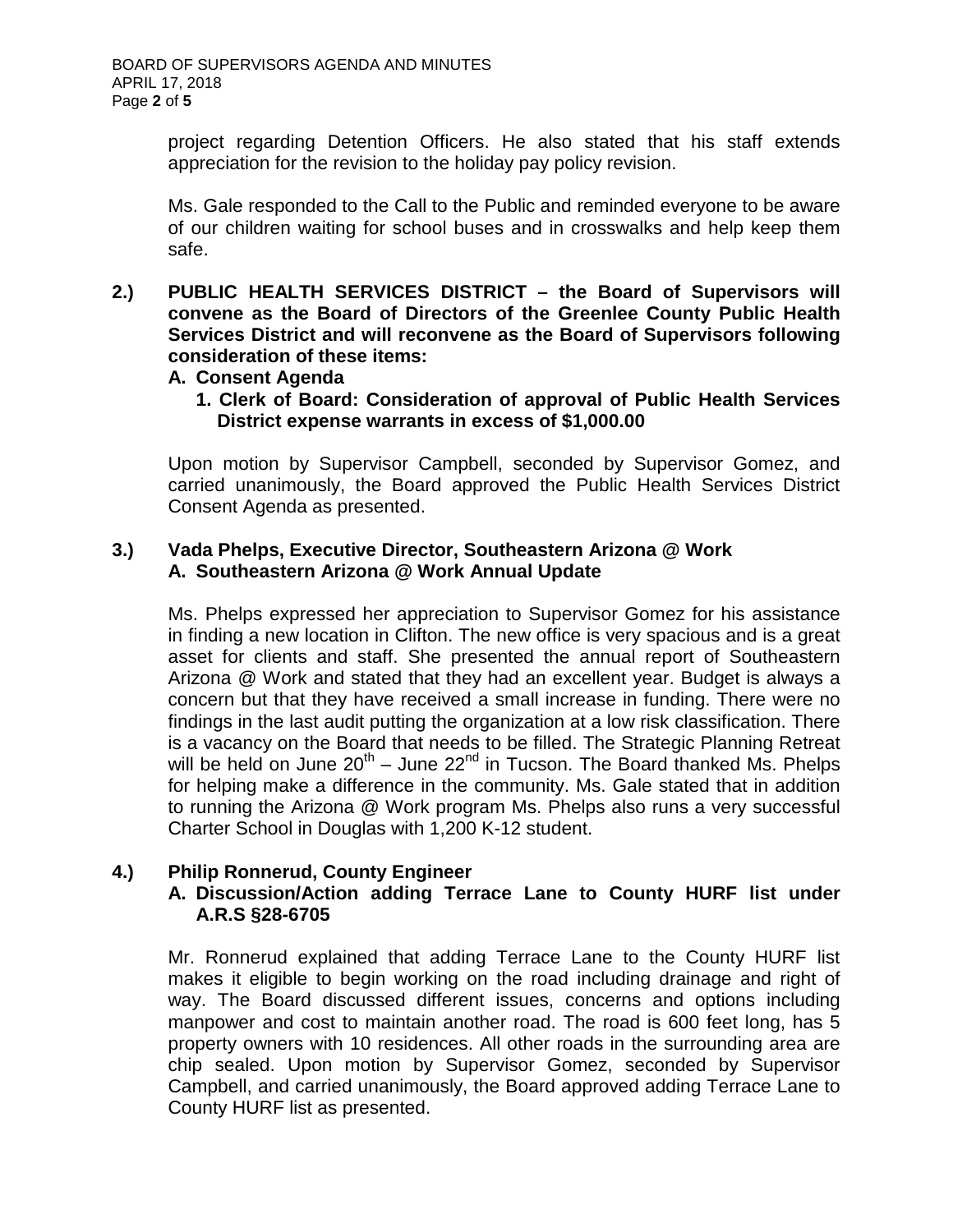# **B. Discussion/Action setting date (May 1, 2018) for public hearing to establish Terrace Lane as a County Highway**

Ms. Gale stated that the recommended date for the Public Hearing should be May 15<sup>th</sup> instead of May 1<sup>st</sup>. Upon motion by Supervisor Campbell, seconded by Supervisor Gomez, and carried unanimously, the Board set the Public Hearing date to establish Terrace Lane as a County Highway on May 15, 2018 at the Board of Supervisor meeting beginning at 8:00 a.m.

# **5.) Eric Ellison, Chief Deputy Sheriff**

#### **A. Discussion/Action regarding the submission of the OSPG Stone Garden grant for overtime, equipment, and a vehicle in the total amount of \$184,500**

Deputy Ellison stated that the total amount of the grant includes \$42,838 for overtime, as well as purchases for night vision thermal equipment and a 4X4 Truck for a total grant request of \$184,500. Upon motion by Supervisor Campbell, seconded by Supervisor Gomez, and carried unanimously, the Board approved the request as presented.

# **6.) Yvonne Pearson, Elections Director**

#### **A. Discussion/Action regarding a change in the Duncan Vote Center location from the Greenlee County Fairgrounds to the South Annex**

Ms. Pearson requested approval to relocate the Vote Center in Duncan from the Fairgrounds Building C to the South Annex. Moving the Vote Center to the South Annex will provide better access for voters and better working conditions for poll workers. The South Annex was designed so that voters have a separate entry/exit without disturbance from the business side of the building. Upon motion by Supervisor Gomez, seconded by Supervisor Campbell, and carried unanimously, the Board approved the request as presented.

#### **7.) Jeremy Ford, County Attorney A. Mexican Gray Wolf Recovery Plan Court Ruling**

Mr. Ford reviewed the court ruling regarding the Mexican Gray Wolf Recovery Plan for non-essential experimental population. The court will allow the 2015 plan to go into effect temporarily. Other discussion included conservation and recovery, genetic diversity and classification as essential or non-essential. The Board thanked Mr. Ford for the information.

# **8.) Kay Gale, County Administrator**

**A. Discussion/Action regarding Fiscal Year 2019 County Healthcare Premiums**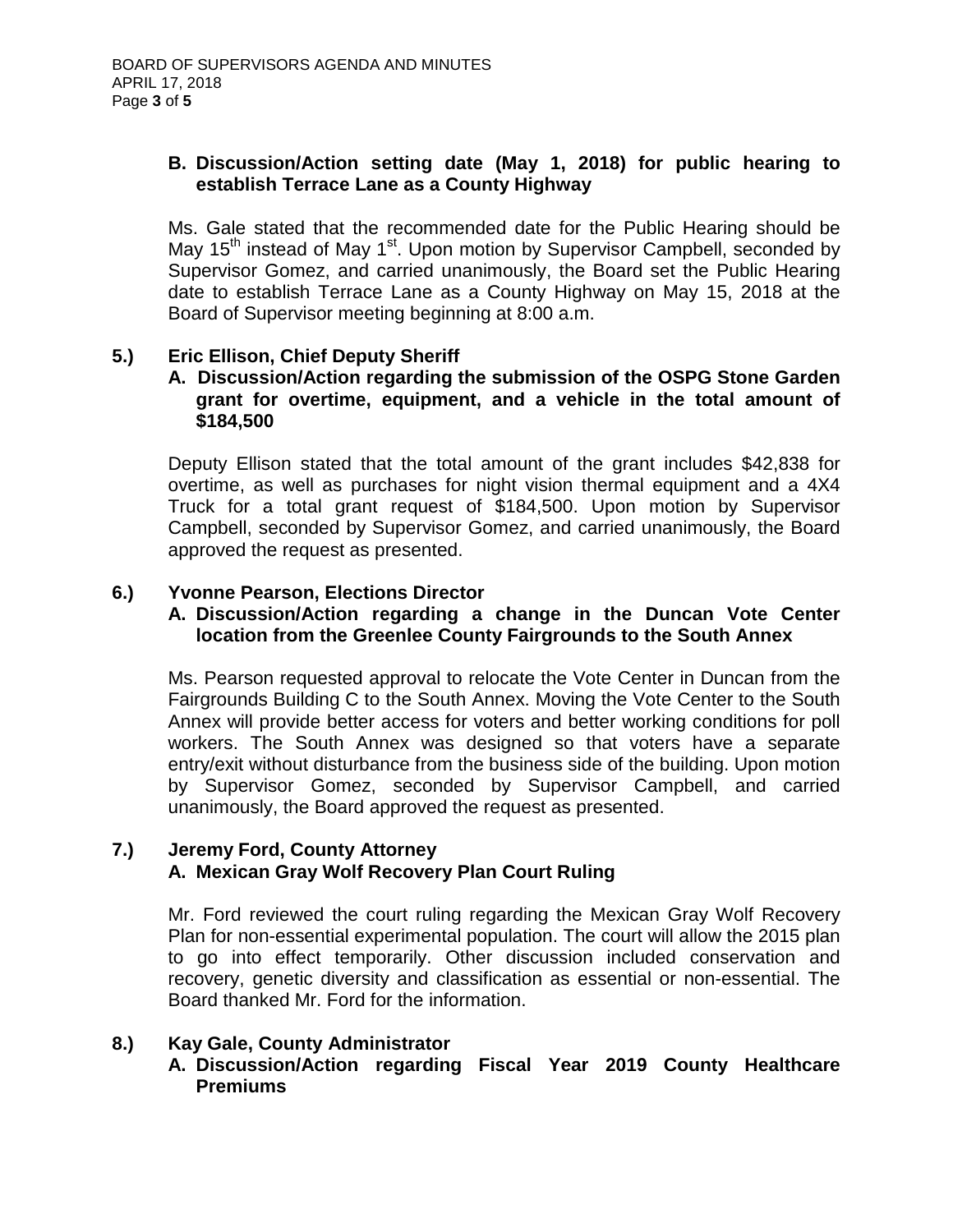Ms. Gale presented three options with associated costs to handle the 9.66% increase in medical costs for employees. Option  $1 -$  no increase to employee with the County absorbing all cost for a total of approximately \$174,000; Option 2 – maintain the current percentage of cost for employee/employer reflecting a \$25,000 increase to employees and \$149,000 increase to the County; and Option 3 – set an employee flat rate cost and County absorbing difference. Upon motion by Supervisor Gomez, seconded by Supervisor Campbell, and carried unanimously, the Board approved Option 3 with employees paying \$33.00 for the single rate and \$231.00 for the family rate.

# **B. Discussion/Action Greenlee County Holiday Pay Policy Revision**

Ms. Gale presented the Holiday Pay Policy (Premium Pay Policy) revision with the adjustments as discussed at the previous meeting. The Board each expressed that they recognize that the policy offers a generous benefit to employees, better than most other counties in the state. Upon motion by Supervisor Gomez, seconded by Supervisor Campbell, and carried unanimously, the Board approved the revised policy to become effective immediately.

# **C. County and State budget and legislative issues**

Ms. Gale reported the following:

- The budget for the Senior Transportation drivers will increase to \$40,000 due to the increase of minimum wage
- The Rattlesnake fire has burned 5,700 acres and is 5% contained as of this morning. The fire is human caused.
- Today is the 100<sup>th</sup> day that the legislature has been in session and is dealing with budget issues including Elected Officials Retirement and Education.

# **D. Calendar of Events**

The Calendar of Events was reviewed.

# **9.) Consent Agenda**

- **A. Clerk of the Board: Consideration of approval of expense warrants in excess of \$1,000.00 – Voucher 1073; 1074**
- **B. County Administrator: Consideration of approval of the Works and Financial Plan with the US Department of Agriculture Animal and Plant Health Inspection Service Wildlife Services for fiscal year 2018/2019 in the amount of \$51,602.00 to be paid with general funds**
- **C. Clerk of the Board: Consideration of approval of the Addendum to the University of Arizona Nutrition Network Partnership Memorandum of Understanding (MOU) for the Supplemental Nutrition Assistance**